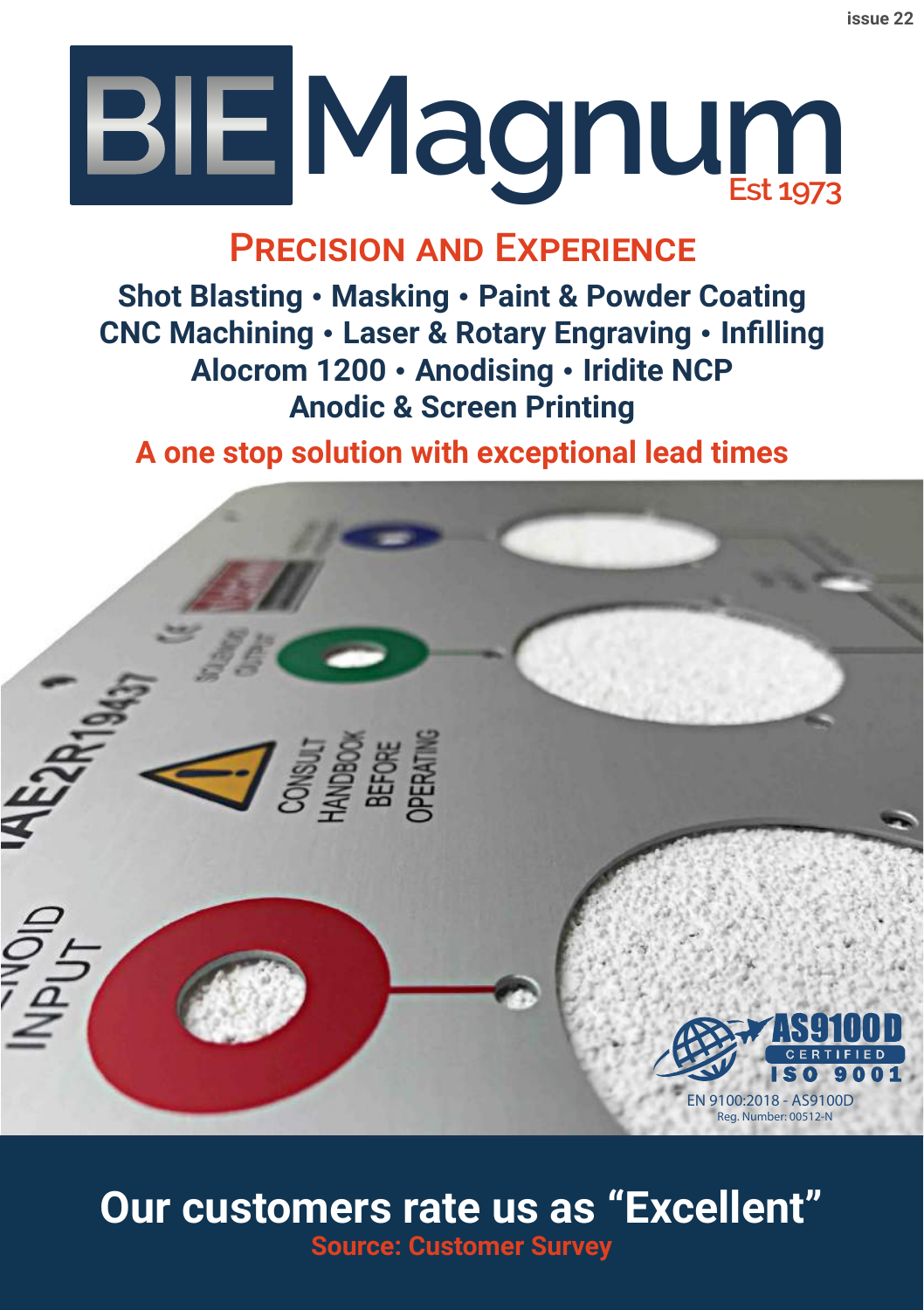## **A Service you can TRUST**



#### **Since 1973**

**Offering effective and quality finishing solutions.**

Critical parts, enclosures, equipment, fascia panels, labels and much more...

#### **We thrive on a challenge**

Top image: Engine Transport Container - Shotblast, Paint & Stencil Left image: Shotblasting

**"Excellent quality and customer service, the team are always helpful and approachable. Excellent standard of workmanship." 2021**

**"Ongoing consistently excellent standard of service and workmanship, friendly, reliable and helpful team." 2020**

**"Continuing to give excellent customer service, giving us what we need when we need it." 2019**

**"Absolutely no complaints, excellent standard, always willing to meet a deadline. A very friendly and approachable team who are willing to work with us to achieve our goals." 2018**



## **Clients & Approvals**











Spectrum/ Ledical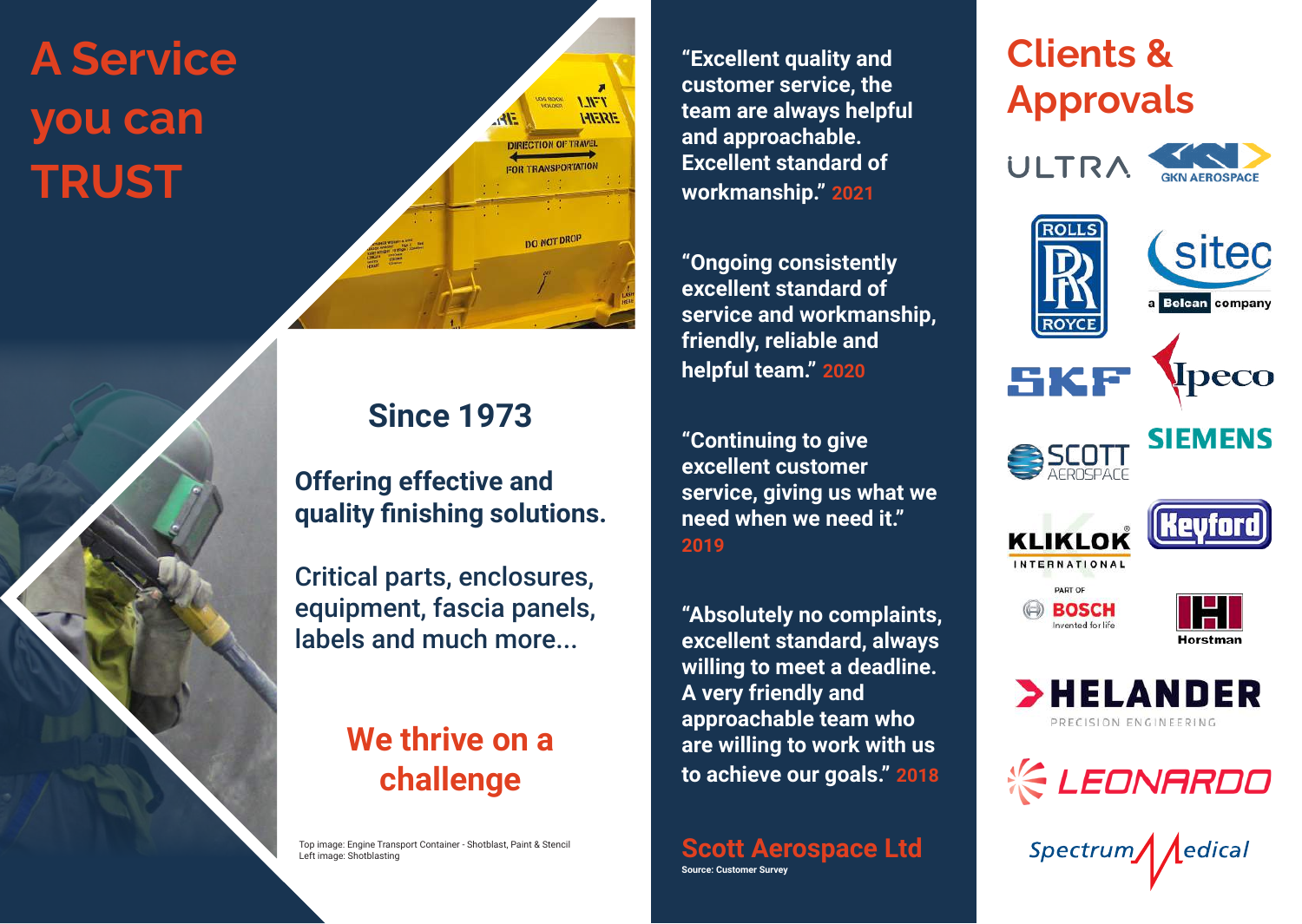## **On Time Finishing Solutions**

Top Image: Precision Mask and Paint; Right Image: Engraving and 4 Colour Fill; Bottom Image: Precision masking

- ◆ Every aspect of our process is underpinned by our **AS 9100D** quality control system, ensuring a tailor-made, cost-effective solution, on time and in full.
- ◆ Our highly skilled workforce has an average of 18 years' experience per member of staff to draw on.
- ◆ Using the latest technologies, we ensure precision in everything we do.
- ◆ An extensive range of materials, processes and finishes enables us to provide a bespoke solution to suit your requirements.

### **Our Values**

Reliability and Trust to deliver on time in full. Working in Partnership to offer exceptional service and quality.

Communicating, listening, questioning and keeping you informed.

Continuously Improving our processes and procedures.

Caring for the Environment and working towards a sustainable future.

Investing in a Brighter Future supporting the Mutende Orphanage & School in Zambia and the Woodland Trust.





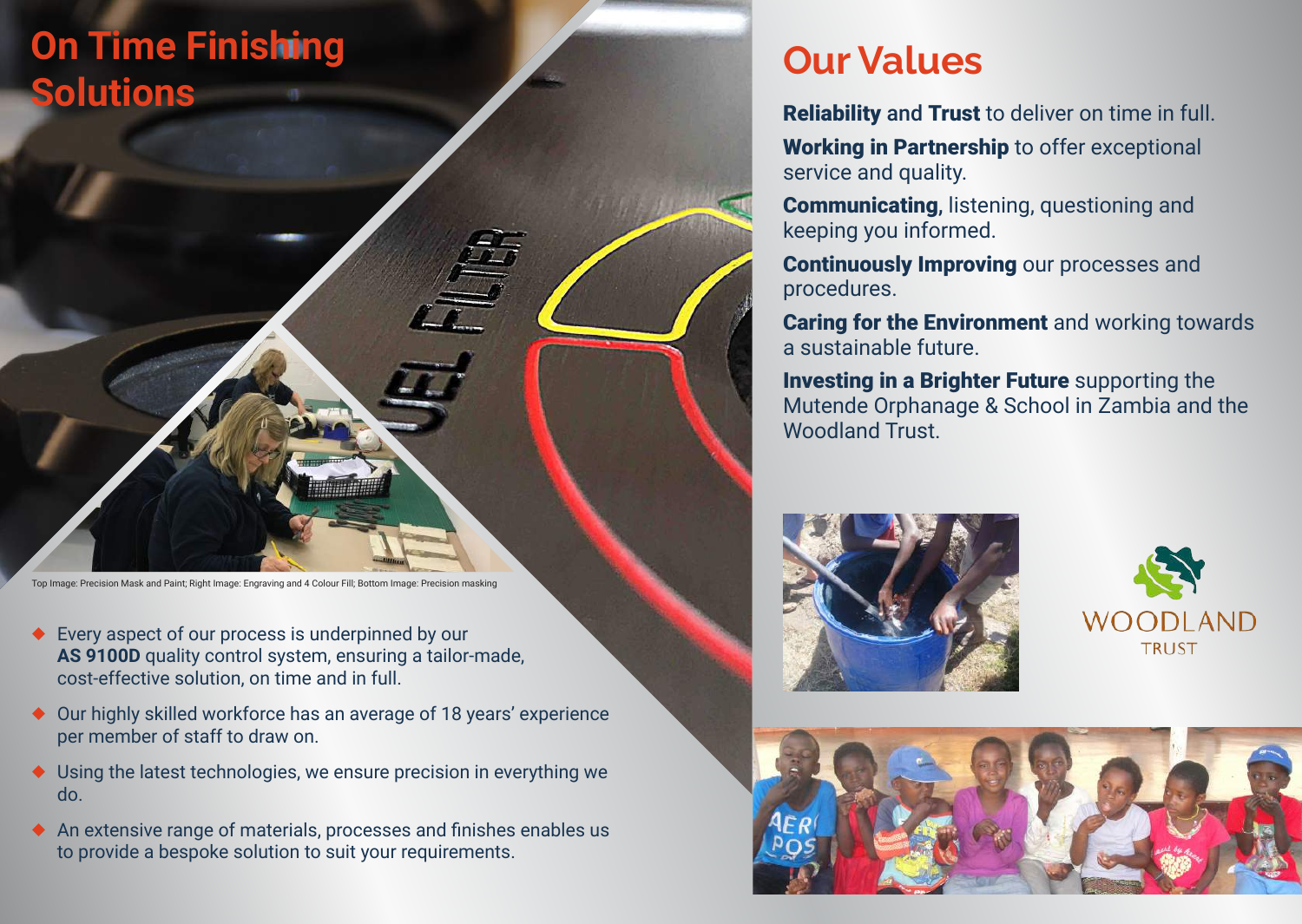#### **Shot Blasting**

Our 20-foot enclosed shot blast room has revolutionised the speed at which we can shot blast and prime steel with a range of media. Shot blasting removes burrs, scale or rust that may interfere with the part's integrity, appearance or definition. For use in almost every industry including aerospace, defence, nuclear, automotive, construction and rail.

#### **Precision Masking**

Aerospace, defence, electronics and customised precision masking are areas for which we have long been renowned, with staff exceeding an average of 25 years' experience in this department alone. We take immense pride in a beautiful job and the key to a successful finish is in the fine lines, sharp edges and meticulous detail.

#### **Rotary Engraving**

We combine the latest technology with traditioinal pantograph techniques. Our machines engrave onto a vast range of standard and non-standard materials, shapes and sizes. Whatever your need, we have the capability to fulfil your requirements, nothing is too complicated.

#### **Infilling**

We can engrave and infill or just infill your supplied engraved parts with any colour to suit your requirements. We have a wealth of experience to ensure a quality finish.

**"Parts delivered on time and in many cases they were ahead of lead times to help satisfy our customer demands." Siemens Source: Customer Survey**



#### **Laser Engraving**

With our  $CO<sub>2</sub>$  laser engraver we can work with a wide range of materials and save you time & money. We can produce text or images direct from your drawings, engrave and cut items in a range of materials; this increases speed whilst ensuring complete accuracy.

#### **Powder Coating**

Powder coating is applied electrostatically as a freeflowing, dry powder and then cured under heat. The main difference between liquid paint and a powder coating is that the powder does not require a solvent and provides a tougher, more flexible finish.

#### **Wet Paint & Stove Enamelling**

With almost 50 years experience in the finishing industry, we have the expertise you need. We supply stove enamelling and paint applications to a number of MOD and aerospace specifications, as well as to the electronics industry. Our team is highly skilled and experienced in complex masking and paint finishes.

#### **CNC Machining**

3 axis machining of panels, enclosures and modification to existing parts, all in-house. Providing a complete turnkey solution when combined with our finishing services and unrivalled delivery times.

**Proud to support RAF100 Engraving | Anodising | Printing The Relay Batons**

Left Image: CNC, Polish, Anodic Print and Bend Right Image: Engraving, Anodic Print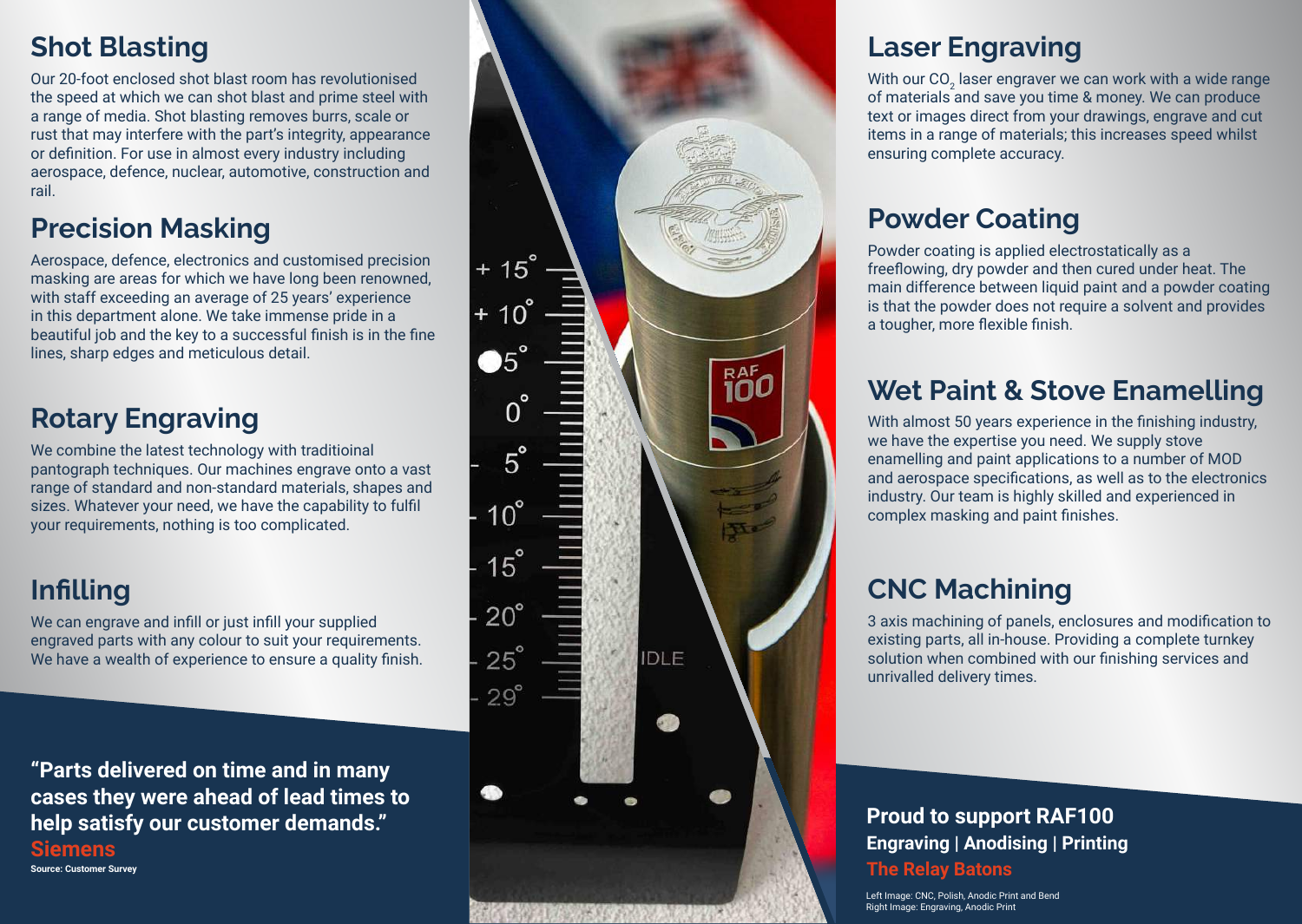### **Aluminium Coating Treatments**

#### **Anodising, Clear & Black**

Anodising is a RoHS and environmentally compliant coating and provides the hardest wearing, scratch-resistant finish of all. It is ideal as a final finished treatment and suitable for anodic printing which gives a subsurface scratch resistant print. It gives an ideal finish for paint adhesion. \*It is non-electronically conductive but we can machine or laser to create earthing points.

#### **Alocrom 1200, Iridite NCP**

Alocrom and Iridite are conversion coatings providing an ideal surface for paints and powder coating, ensuring a clean surface with excellent adhesion properties. Also suitable as a final finish without painting, even after heating or baking. All are electronically conductive. Iridite has been developed to provide a RoHS and environmentally compliant clear coating alternative to the Non-RoHS compliant golden finish of Alocrom.

|                                                        | <b>Anodising</b>                          | Alocrom 1200                             | <b>Iridite NCP</b>                      |
|--------------------------------------------------------|-------------------------------------------|------------------------------------------|-----------------------------------------|
| <b>RoHS Compliant</b>                                  | $\checkmark$                              | $\mathsf{x}$                             | $\checkmark$                            |
| <b>Type of Treatment</b>                               | Sulphuric                                 | Chromate 6                               | Chromate-free                           |
| <b>Finish</b>                                          | Clear/Black                               | Golden                                   | Clear                                   |
| <b>Corrosion Protection</b>                            | $\checkmark$                              | $\checkmark$                             | $\checkmark$                            |
| <b>Suitable for Aluminium components</b>               | $\checkmark$                              | $\checkmark$                             | $\checkmark$                            |
| <b>Scratch resistant if final finish</b>               | Excellent                                 | $\mathsf{x}$                             | $\mathsf{X}$                            |
| <b>Suitable for overpainting</b>                       | $\checkmark$                              | $\checkmark$                             | $\checkmark$                            |
| <b>Electrically conductive</b>                         | X *unless<br>masked                       | $\checkmark$                             | $\checkmark$                            |
| <b>Heat Resistant</b>                                  | $\checkmark$                              | $\checkmark$                             | $\checkmark$                            |
| <b>Specifications</b>                                  | MIL-A-8625F<br><b>Type 2 CLASS</b><br>1/2 | <b>MIL-DTL-5541</b><br>TYPE <sub>1</sub> | <b>MIL-DTL-81706</b><br><b>CLASS 3</b>  |
|                                                        | DEF STAN 03-25                            | DEF STAN 03-18                           | $MIL-DTL-5541$<br><b>TYPE 2 CLASS 3</b> |
|                                                        |                                           |                                          | DEF STAN 03-38                          |
| <b>Environmentally compliant</b>                       | $\checkmark$                              | X                                        | $\checkmark$                            |
| <b>Alternative to Alocrom</b>                          | X                                         | N/A                                      | $\checkmark$                            |
| <b>Max Size</b><br><b>Width x Length x Depth</b><br>mm | 450 x 1450 x 680                          | 450 x 1450 x 680                         | 450 x 1450 x 680                        |
| <b>Av. Lead Time</b>                                   | 5 Days                                    | 4 Days                                   | 4 Days                                  |

Left Image: Laser Engraving Right Image: CNC Machining and Anodising

**"First class service, very responsive and helpful. Always willing to give advice and very professional approach to all aspects of our requirements. I would highly recommend"**

> **Bushell & Meadows Source: Customer Survey**

**"Always continuing to deliver a great service and to an excellent standard. Willing to help to enable us to get our job delivered on time."**

**Keyford Precision Engineering Source: Customer Survey**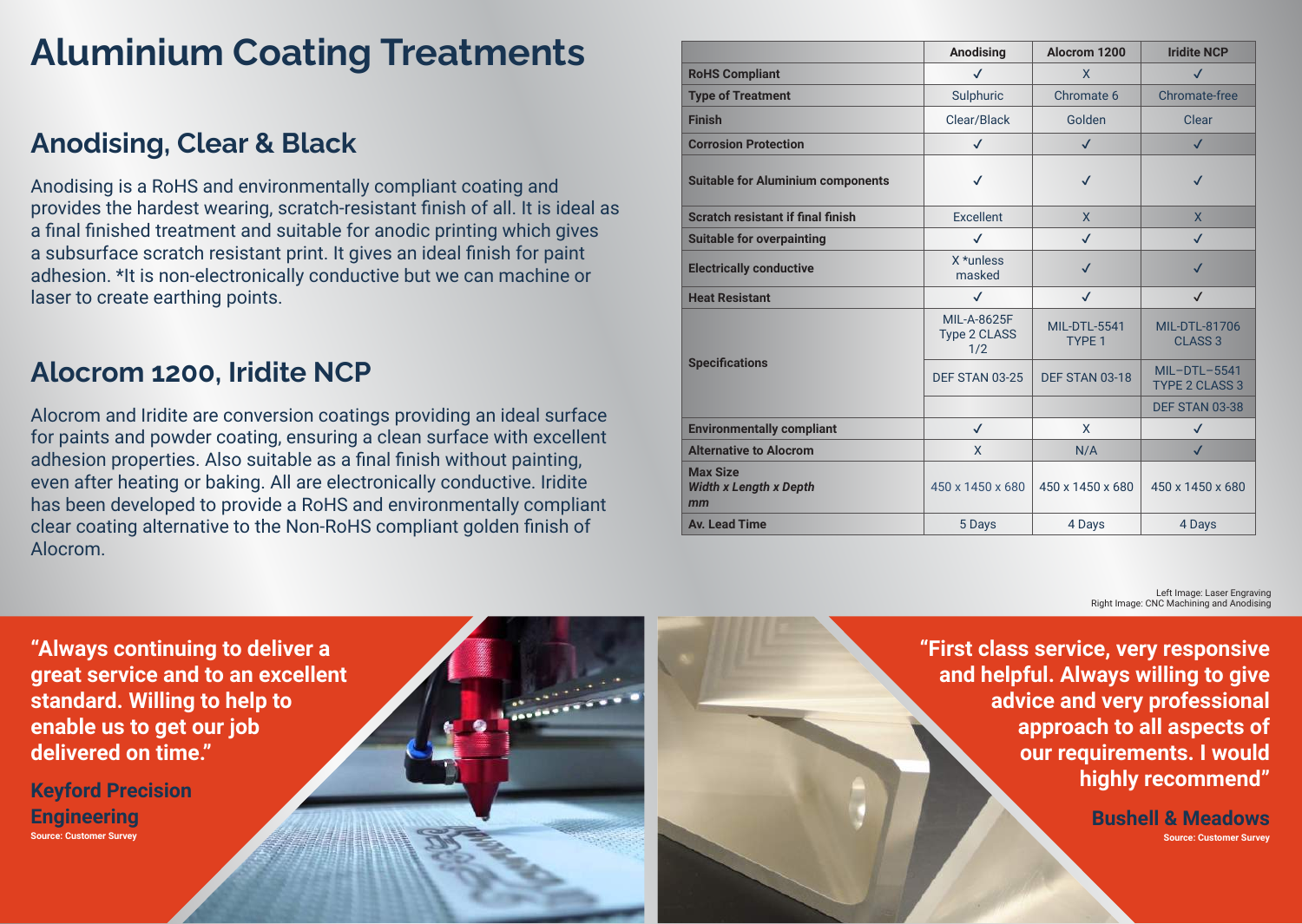#### **Anodic & Screen Printing**

By combining traditional screen printing with the latest advances in technology including subsurface anodic printing and epoxy printing, we can achieve a high-quality print onto a variety of substrates.

Delivering a wide range of products from selfadhesive vinyl labels to Rolls-Royce panels.



aluminium layer

#### **We can provide a one stop solution with the most competitive lead times.**

Having been in the industry for almost 50 years, we have established a one stop solution. Providing a high-quality finish with the most competitive lead times.

From one-offs to larger production runs, including Critical parts, Enclosures, Equipment, Fascia panels, Labels

and much more...

#### **Whatever your requirements, We can find the solutions.**

#### **"All round an excellent service provided!"**

**GHL Tech Ltd Source: Customer Survey**

**"BIE are happy to pick up new work and assist with any development and trials. Working with us to produce creative solutions."**

**Ultra Electronics**

**Source: Customer Survey**

## **J** SPEAK